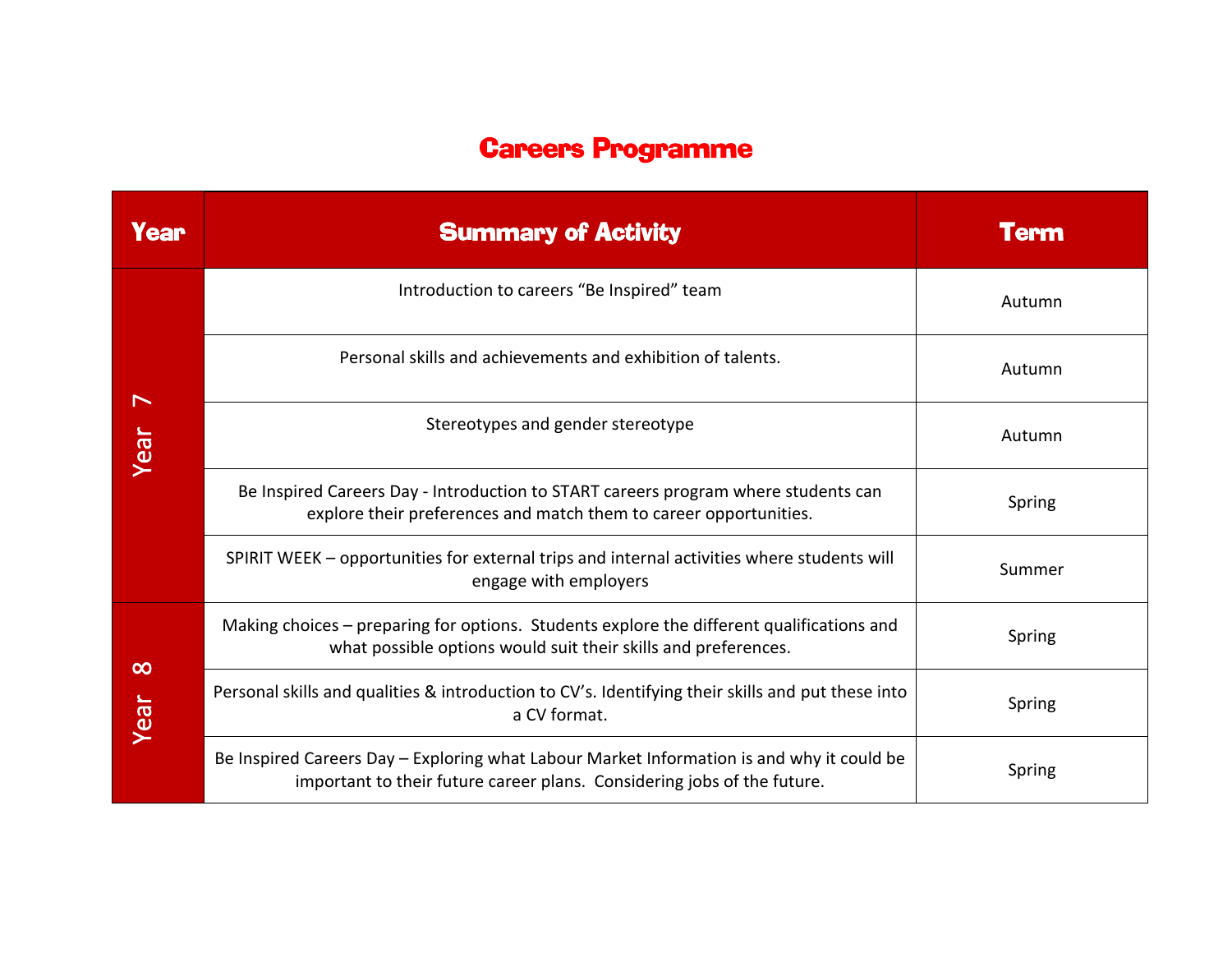| Options talk – students and parents are given presentations on the options process.                                                                  | Spring |
|------------------------------------------------------------------------------------------------------------------------------------------------------|--------|
| Enterprise and entrepreneurship – understanding what we mean by enterprise and why it<br>is important and participating in a Dragons Den style task. | Summer |
| SPIRIT WEEK – opportunities for external trips and internal activities where students will<br>engage with employers.                                 | Summer |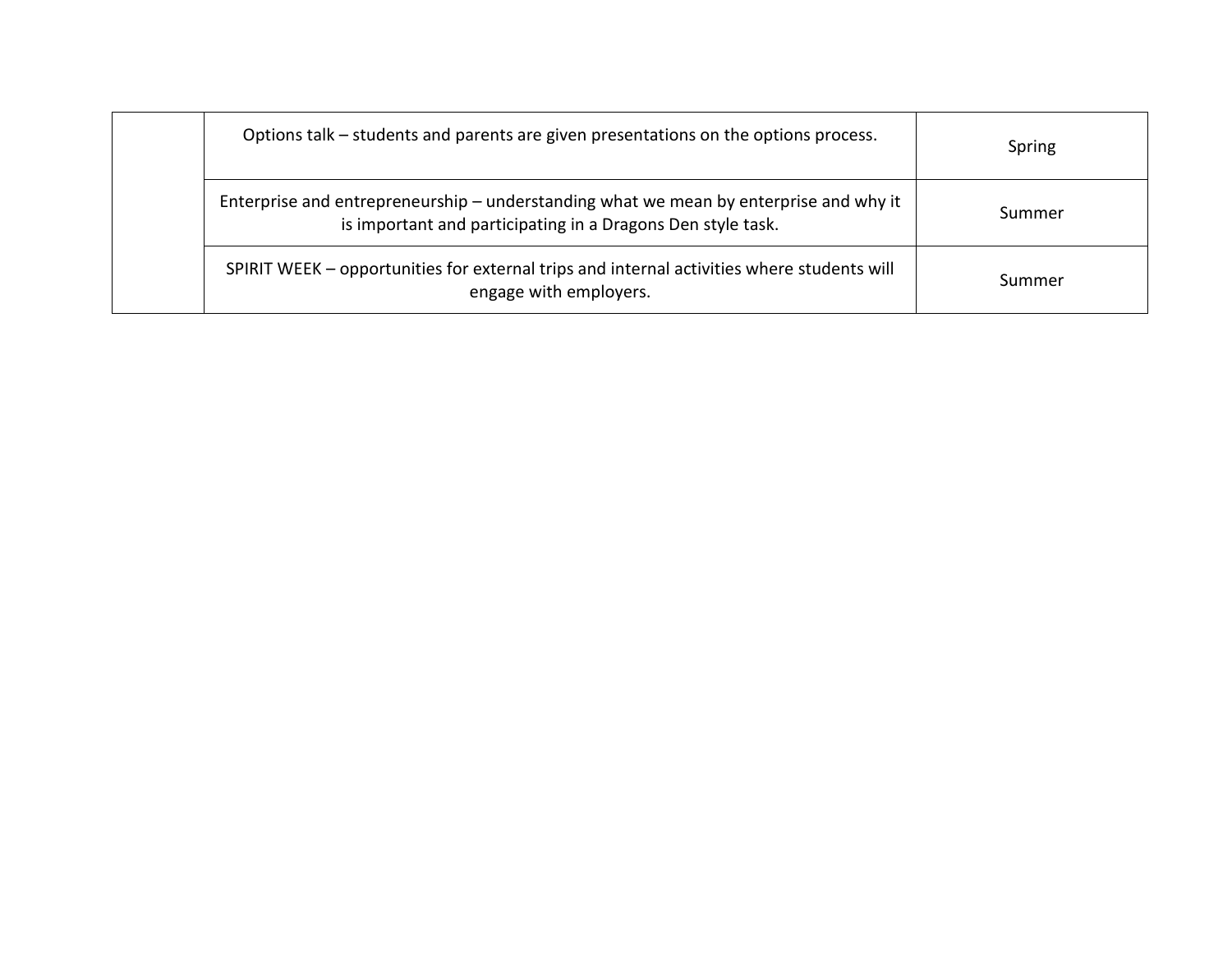| <b>Year 9</b>    | Employment rights – students find out about what rights they have as an employee but<br>also their responsibilities in the world of work.       | Autumn   |
|------------------|-------------------------------------------------------------------------------------------------------------------------------------------------|----------|
|                  | Budget and finance - students learn about debit, credit and debt and investigate how to<br>budget their own finances.                           | Summer   |
|                  | MADE to think day – an interactive session delivered by an external company to make<br>students think about their aspirations and future goals. | Spring   |
|                  | Qualified Careers Advisor available on parents evening for individual guidance and support.                                                     | Spring   |
|                  | SPIRIT WEEK - opportunities for external trips and internal activities where students will<br>engage with employers.                            | Summer   |
|                  | Selected personalised learning students meet with Total People or Changing Education to<br>prepare for vocational pathways in Year 10           | Summer   |
| $\Omega$<br>Year | Selected personalised learning students have on-going work readiness 1:1 support                                                                | All Year |
|                  | Advice and Guidance available on VI form open evening                                                                                           | Autumn   |
|                  | Digital Footprint - students learn what a digital footprint is and how this could impact on<br>their longer term future.                        | Autumn   |
|                  | Personal Finance - students understand the importance of managing personal finance and<br>the consequence of not paying bills.                  | Spring   |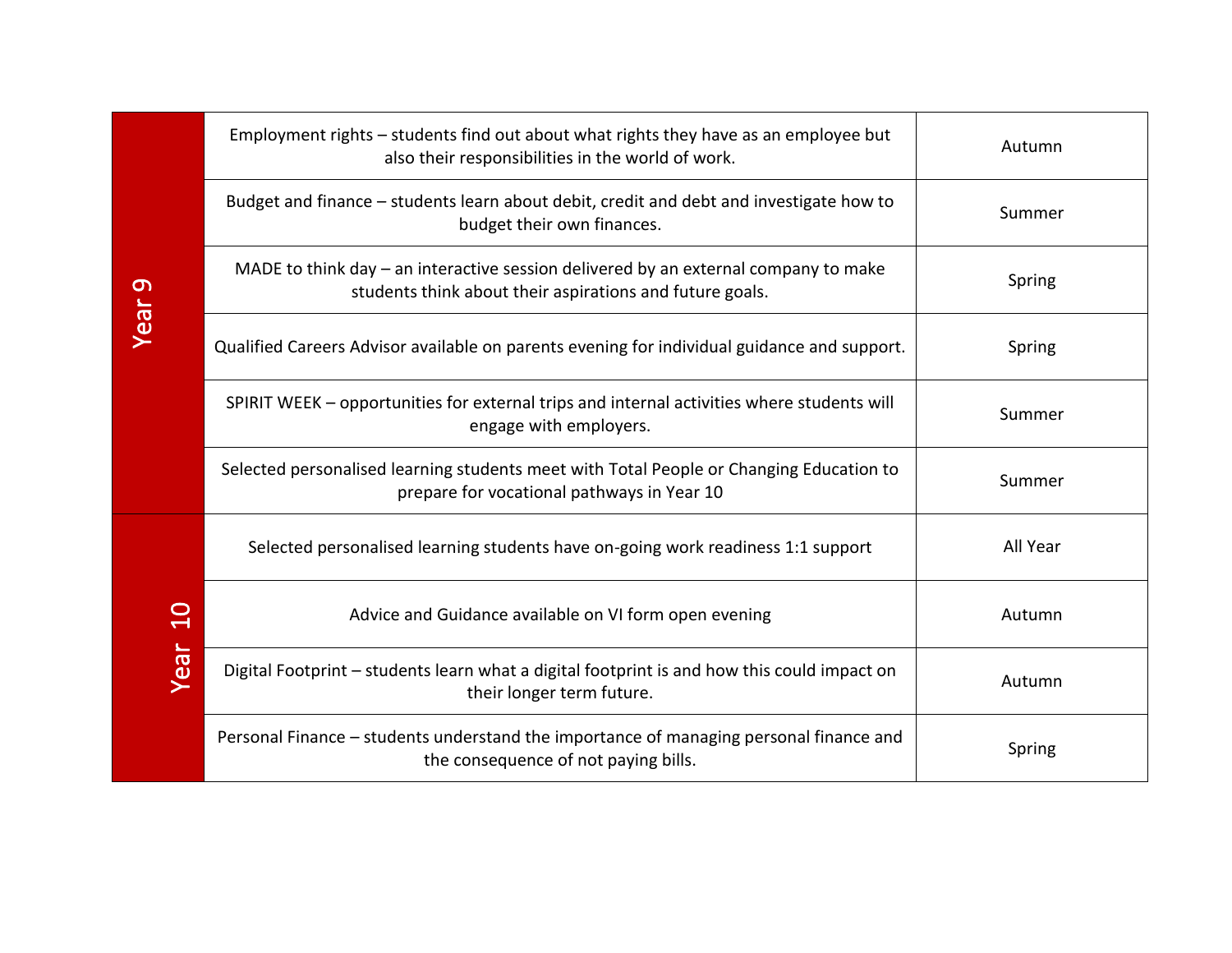| Students learn about payslips and the difference between gross pay, net pay as well as<br>what deductions will be taken from your wages.                                                                                                                                                        | Spring          |
|-------------------------------------------------------------------------------------------------------------------------------------------------------------------------------------------------------------------------------------------------------------------------------------------------|-----------------|
| Students use the START programme to investigate different post 16 courses and providers.<br>They investigate different careers that match their strengths and preferences.                                                                                                                      | Spring          |
| Career ready - students complete a variety of tasks to support them in their post 16<br>pathways. These include: -<br>completing a CV<br>$\bullet$<br>completing a covering letter<br>reviewing different types of application forms (including on-line forms)<br>participating in an interview | Spring / Summer |
| Students explore what an apprenticeship is and compare this pathway to going to college<br>and / or university. An apprenticeship provider and an apprentice come into school to<br>speak to students.                                                                                          | Spring          |
| Gender Stereotyping – finding out about GS in the workplace and identifying what can be<br>done to promote gender equality.                                                                                                                                                                     | Summer          |
| Soft skills-looking at desirable employability skills and why they are valued by employers.<br>Students audit their own soft skills considering how to develop them further.                                                                                                                    | Summer          |
| Students understand how Cultural Diversity can impact in positive ways on the workforce.                                                                                                                                                                                                        | Summer          |
| VI form taster lesson and visit to the VI form to find out what Post 16 looks and feels like.                                                                                                                                                                                                   | Summer          |
| Careers Focus Day - an event where students have the opportunity for small group<br>engagement with different employers, universities or training providers to find out more<br>information for their future aspirations.                                                                       | Summer          |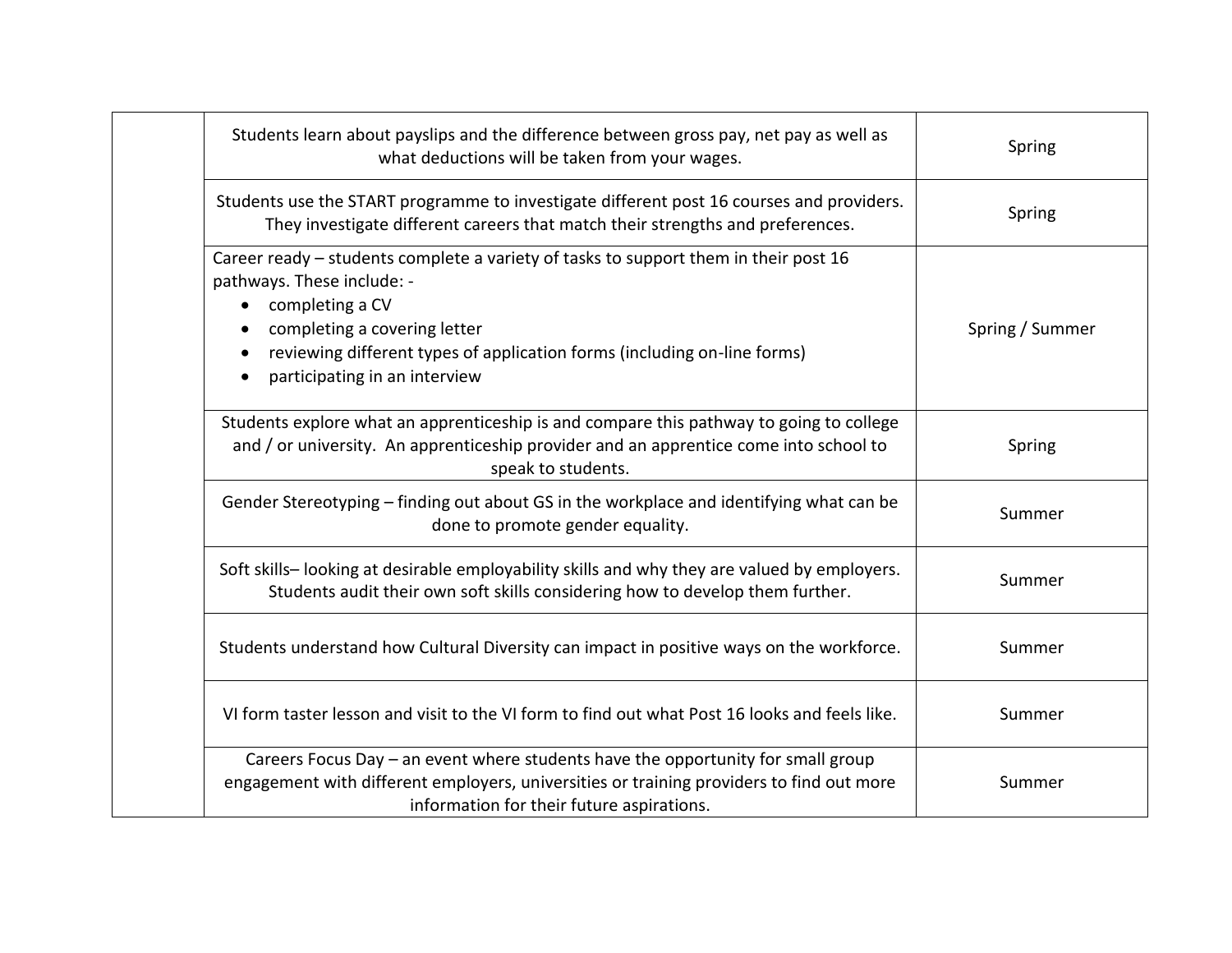|                           | "Go To Work" days - students will spend 2 days at a place of employment finding out about<br>the world of work.                                                                                                                                                                | Summer   |
|---------------------------|--------------------------------------------------------------------------------------------------------------------------------------------------------------------------------------------------------------------------------------------------------------------------------|----------|
|                           | Qualified Careers Advisor available on parents evening for individual guidance and support.                                                                                                                                                                                    | Spring   |
|                           | Students will have assemblies from different post 16 providers to help understand of the<br>various pathways available and to support these decisions.                                                                                                                         | On-going |
| $\Xi$                     | Students can use Student Support to access information on post 16 options with support<br>on application forms, CV's and interview techniques.                                                                                                                                 | On-going |
| Year                      | Individual Careers Advice with a qualified Careers Advisor is offered to Year 11 students<br>throughout the year and is also available at Parents Evening.                                                                                                                     | On-going |
|                           | Post examination support and careers advice available to students on and after results day.                                                                                                                                                                                    | August   |
|                           | Students have regular sessions from different post 16 providers to give them more<br>information about the pathways available to them after Sixth Form. These include<br>University representatives, Apprenticeship representatives, volunteering representatives.             | On-going |
|                           | University trips are encouraged, a whole year trip is arranged at the end of Year 12 for all<br>students as well as trips to Oxford/Cambridge, a UCAS fair, targeted talks, Medical<br>experience.                                                                             | On-going |
| $\frac{2}{1}$<br><u>ನ</u> | Apprenticeship workshops and events are organized throughout the students' time in Sixth<br>Form. Former students who have undertaken degree apprenticeships are invited to share<br>their experience with the students.                                                       | On-going |
| 2 <sup>2</sup>            | Individual Careers Advice with a qualified Careers Advisor is offered to students throughout<br>sixth form and once at all key points throughout the year and at results day.                                                                                                  | On-going |
| Year                      | Enrichment sessions are encouraged and available weekly for all sixth form students to<br>under-take voluntary work to gain experience in areas that interest them. Students often<br>volunteer within the school, support peer mentoring, volunteer at local primary schools, | On-going |